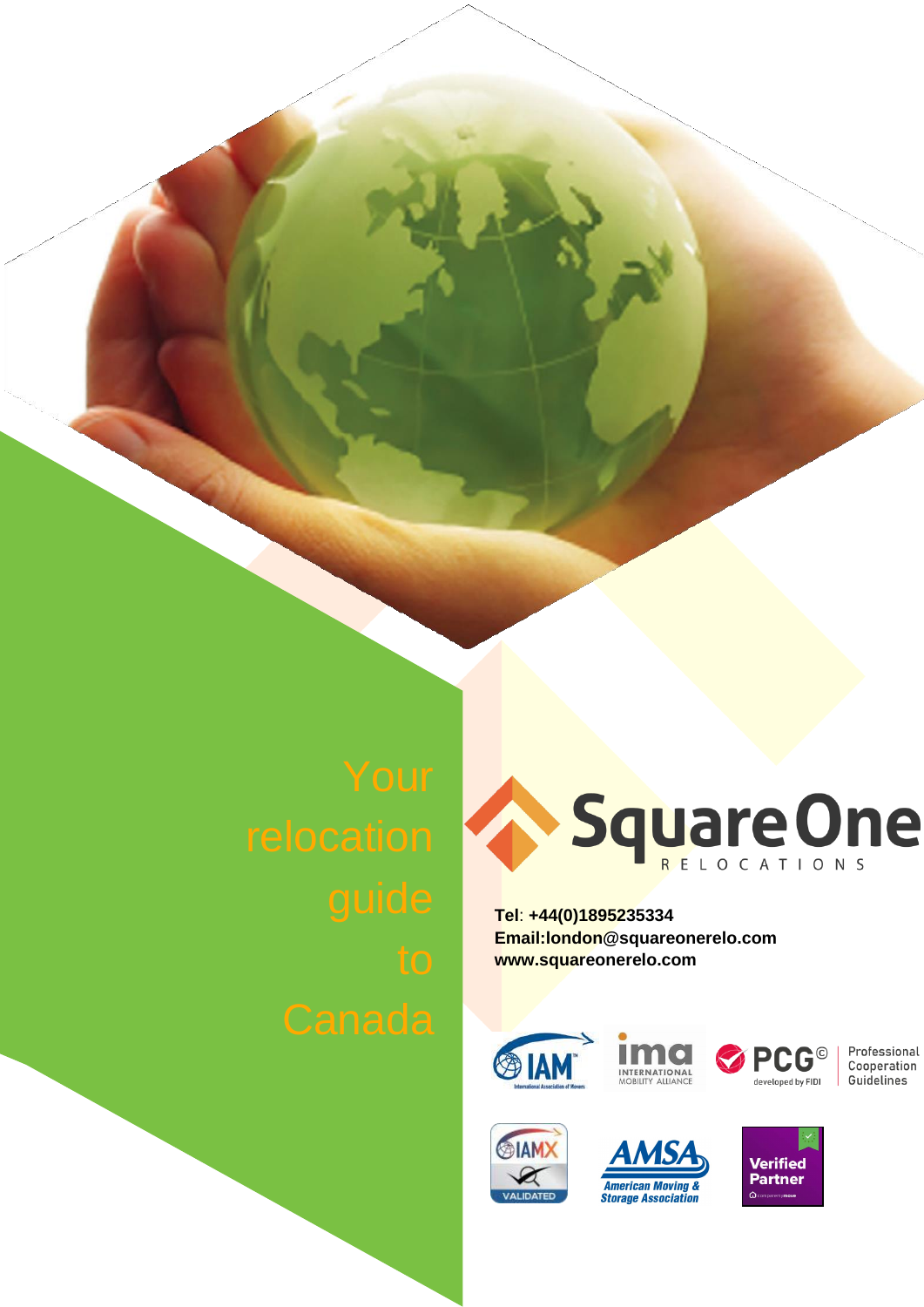

| <b>TELEPHONE:</b>                                    | Country code (001) + Area Code                                                                                                                                                                                                                      |
|------------------------------------------------------|-----------------------------------------------------------------------------------------------------------------------------------------------------------------------------------------------------------------------------------------------------|
| <b>STANDARD TIME:</b>                                | Varies over 6 time zones which cover four and a half hours<br>from GMT.                                                                                                                                                                             |
| <b>WEIGHTS &amp; MEASURES:</b>                       | <b>Metric</b>                                                                                                                                                                                                                                       |
| <b>ELECTRICITY:</b>                                  | 120v AC, 60Hz                                                                                                                                                                                                                                       |
| INOCULATIONS/VACCINATIONS:                           | No vaccinations or inoculations required if EU citizens.                                                                                                                                                                                            |
| <b>NATIONAL PUBLIC HOLIDAYS:</b>                     | National Holidays are January 1st, Good Friday/Easter<br>Monday, Canada Day 1st July, National Day first Monday<br>in September 25th December Christmas Day. There are<br>numerous other public holidays which relate to certain<br>Provinces only. |
| <b>OFFICE HOURS:</b>                                 | Normally a 35 to 40-hour week and there is now flexibility<br>in start and finish times.                                                                                                                                                            |
| <b>BANK HOURS:</b>                                   | Normally open Monday to Thursday 10am to 16.00 hours<br>and to 18.00 hours on a Friday.                                                                                                                                                             |
| <b>EMERGENCY TELEPHONE NUMBERS:</b>                  | 911 - Police/Ambulance and Emergency                                                                                                                                                                                                                |
| <b>BRITISH HIGH COMMISSION:</b>                      | 80 Elgin Street<br>Ottawa, ON K1P 5K7<br>Tel +1 613 237 1530                                                                                                                                                                                        |
| <b>CANADIAN HIGH COMMISSION IN</b><br><b>LONDON:</b> | Canada House<br><b>Trafalgar Square</b><br>London SW1Y 5BJ                                                                                                                                                                                          |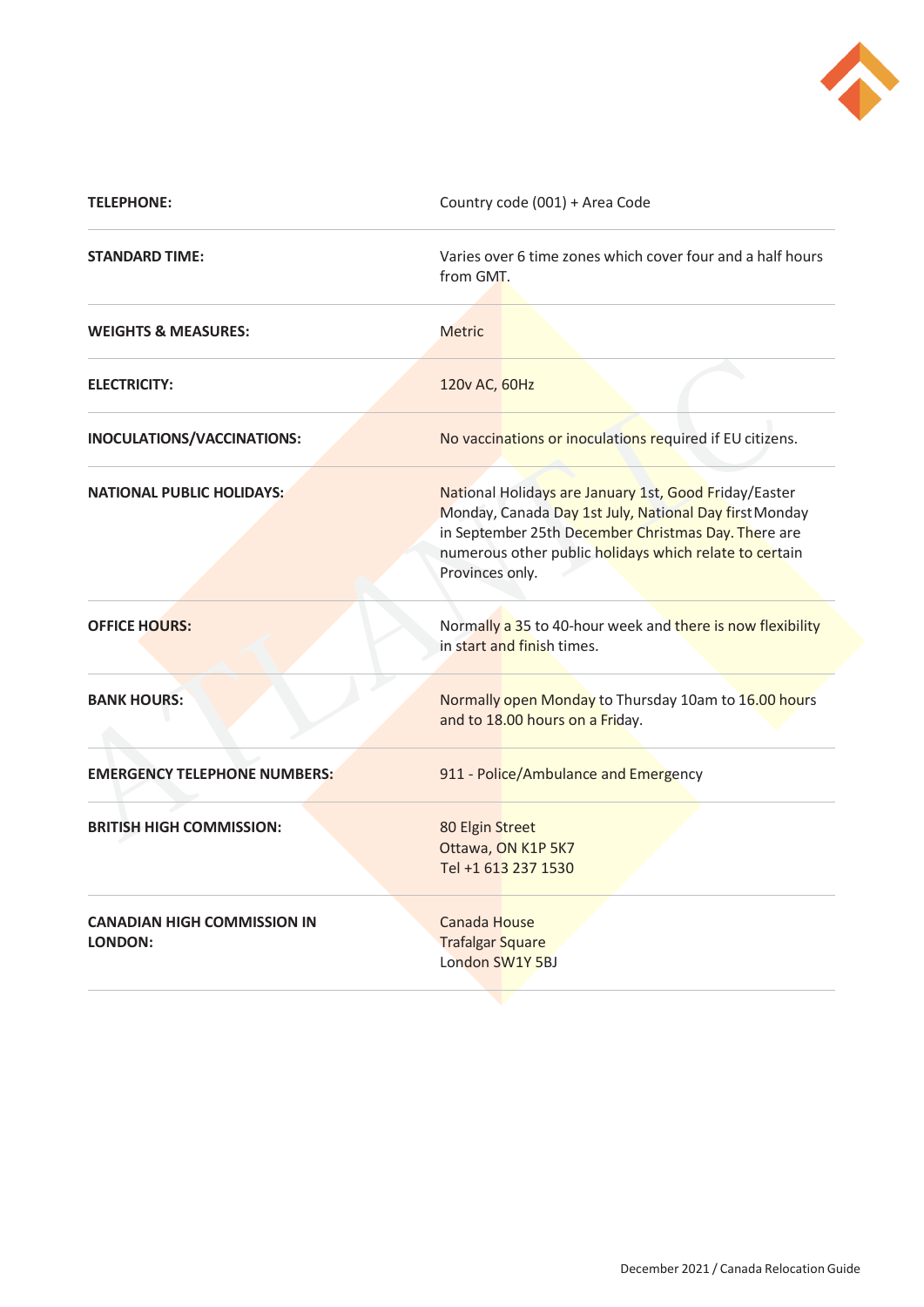

# **Part 1 – Background Information on Canada**

## **Background**

A land of vast distances and rich natural resources, Canada became a self-governing dominion in 1867 while retaining ties to the British crown. Economically and technologically the nation has developed in parallel with the US, its neighbour to the south across an unfortified border. Canada faces the political challenges of meeting public demands for quality improvements in health care and education services. Canada also aims to develop its diverse energy resources while maintaining its commitment to the environment.

# **Geography**

The world' second largest country, Canada covers the northern two fifths of North America and has coast lines on the Atlantic, Artic and Pacific Oceans. Terrain on the west coast, mountain ranges include the Coast Mountains, interior plateaus and the Rocky Mountains. In the centre lie the fertile prairies. Further east, covering about half the total land area, is the Canadian Shield, flat lowlands around the Hudson Bay extended to Labrador. To the south by the fertile Great Lakes, is the St Lawrence lowlands.

Canada is rich in mineral energy resources. It is a top producer of nickel, uranium, copper, iron ore, zinc and other minerals as well as oil and natural gas. Its abundant raw materials are the basis for its manufacturing industries, main exports are machinery, motor vehicles, oil, timber, newsprint and paper, wood pulp and wheat.

Arable farming amounts for only five percent of land, but this is still a large area for producers of wheat. A leading exporter of wood from its vast coniferous forests, fish and seafood from its rich Atlantic and Pacific fishing grounds.

Managed maritime boundary disputes with the US at Dixon Entrance, Beaufort Sea, Strait of Juan de Fuca, and the Gulf of Maine including the disputed Machias Seal Island and North Rock; Canada and the United States dispute how to divide the Beaufort Sea and the status of the Northwest Passage but continue to work cooperatively to survey the Arctic continental shelf; US works closely with Canada to intensify security measures for monitoring and controlling legal and illegal movement of people, transport, and commodities across the international border; sovereignty dispute with Denmark over Hans Island in the Kennedy Channel between Ellesmere Island and Greenland; commencing the collection of technical evidence for submission to the Commission on the Limits of the Continental Shelf in support of claims for continental shelf beyond 200 nautical miles from its declared baselines in the Arctic, as stipulated in Article 76, paragraph 8, of the United Nations Convention on the Law of the Sea.

# **Population**

As at November 2017 the population was recorded at 36,742,677.

## **Climate**

The climatic conditions in the North are sub artic and artic, the rest of Canada are temperate. Winters are long and cold with heavy snowfalls, while summers are hot with light to moderate rainfall.

Natural hazards are continuous permafrost in the north causing a serious obstacle to development. Cyclonic storms from east of the Rocky Mountains, a result of the mixing air masses from the Artic, Pacific and North American interior, and produce most of the country's rain and snow east of the mountains.

## **Economy**

As a high-tech industrial society in the trillion-dollar class, Canada resembles the US in its market-oriented economic system, pattern of production, and high living standards. Since World War II, the impressive growth of the manufacturing, mining, and service sectors has transformed the nation from a largely rural economy into one primarily industrial and urban. In addition, the country's petroleum sector is rapidly expanding, because Alberta's oil sands significantly boosted Canada's proven oil reserves. Canada now ranks third in the world in proved oil reserves behind Venezuela and Saudi Arabia and is the world's fifth-largest oil producer.

The 1989 US-Canada Free Trade Agreement and the 1994 North American Free Trade Agreement (which includes Mexico) touched off a dramatic increase in trade and economic integration with the US, its principal trading partner. Canada enjoys a substantial trade surplus with the US, which absorbs about three-fourths of Canadian merchandise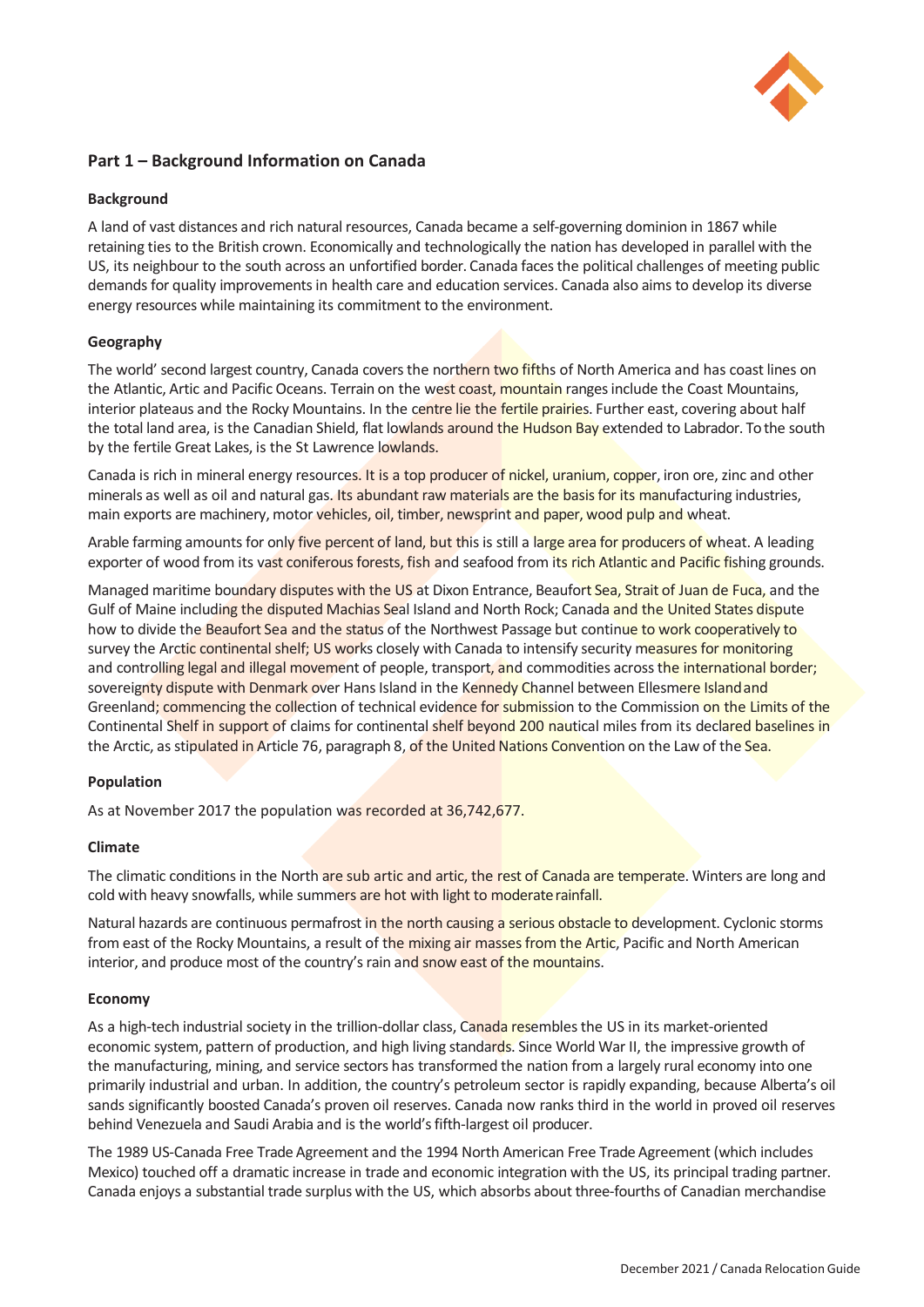

exports each year. Canada is the US's largest foreign supplier of energy, including oil, gas, and electric power, and a top source of US uranium imports.

Given its abundant natural resources, highly skilled labour force, and modern capital plant, Canada enjoyed solid economic growth from 1993 through 2007. Buffeted by the global economic crisis, the economy dropped into a sharp recession in the final months of 2008, and Ottawa posted its first fiscal deficit in 2009 after 12 years of surplus. Canada's major banks, however, emerged from the financial crisis of 2008-09 among the strongest in the world, owing to the early intervention by the Bank of Canada and the financial sector's tradition of conservative lending practices and strong capitalization. Since the fall in world oil prices in 2014, Canada has achieved modest economic growth. It is forecast for 2017 Canadian GDP is expected to grow at 2.5%.

## **Language**

Canada has two official languages namely English and French.

## **Religion**

Canada has a vast multinational culture and all religions are represented.

## **Education**

By law, children in Canada must go to school. Depending on the province or territory, children may start at the age of **5** or **6**

Education is compulsory up to the age of **16** in every province in Canada, except for Manitoba, Ontario and New Brunswick, where the compulsory age is **18**, or as soon as a high school diploma has been achieved. In some provinces early leaving exemptions can be granted under certain circumstances at **14**.

It's up to parents to choose the type of schooling for their children, such as:

- free public schools
- paid private schools
- at-home education
- English or French schools (in many areas)

# **Currency**

There are no currency restrictions for entry into Canada. The unit of currency is the Canadian dollar, written \$ within the country and the CAD internationally. The dollar is divided into 100 cents. Denominations available:

- Notes, \$5, \$10, \$20, \$50,\$100
- Coins: 5c, 10c. 25c. 50c, \$1, \$2

## **Health and Medical Care**

Health Insurance is required prior to your arrival.

## **Utilities**

Whilst the power source of Canada is 110v, the power source in the UK is 220v.

As a lot of UK electrical goods are dual voltage, they can be used with a travel adapter in Canada. (An adapter does not change the voltage, it only provides a way of plugging a device into a Canadian-style electrical outlet.)

Many (but not all) small electronic items are dual voltage. You can check by reading the rating label on the device. Items labelled '110-220V 50-60Hz' are dual voltage and can be used with a simple adapter. Those labelled '220V 50Hz' or similar are single voltage and would need a transformer.

Goods that are 220v theoretically can be used in Canada but will have to be used with a "down converter" or a transformer (depending on the size of the appliance).

The word "theoretically" is used because, it is not always convenient or prudent to use some British appliances with transformers in Canada.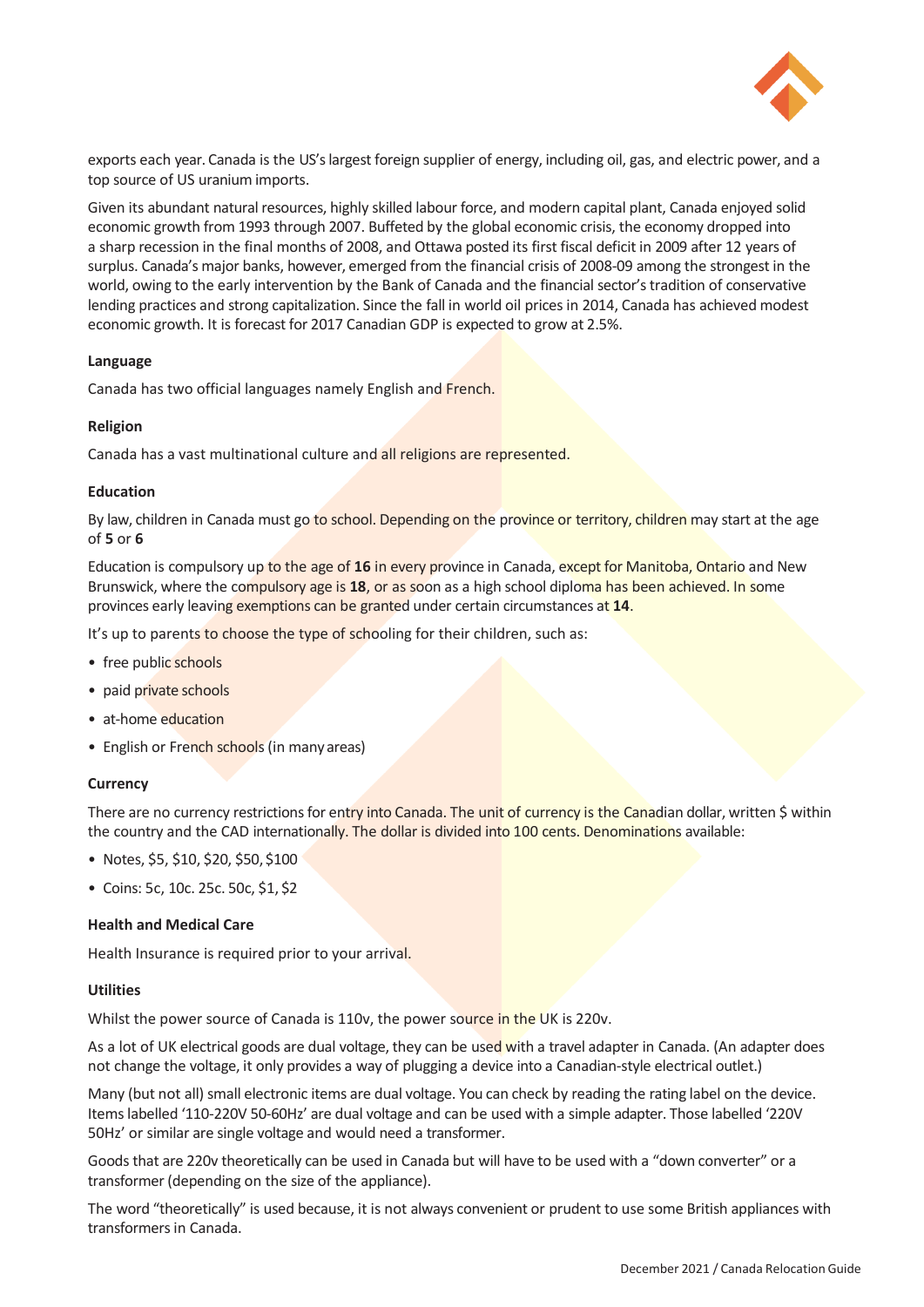

# **Television**

Check the TV's power rating, if it covers 110 - 230/240 V 50/60 Hz then you will be able to plug into the mains via a simple travel adapter (if the power cable is removable you will be able to buy a North American replacement). If the device's power input does not cover 110 V then you will have to purchase a step up voltage transformer which converts 110 V to 230 Vensuring the transformer has a higher wattage than the TV.

*Although every care is taken to ensure that all information in the Atlantic Relocation Guide is accurate and up to date Atlantic cannot accept liability for any inaccuracy.*

# **Part 2 – Canada Import Customs Regulations**

**To the best of our knowledge, the following applies for the importation of household and personal effects into Canada. However, regulations are subject to change without notice.**

## **Import of Personal Effects and Household Goods into the UK**

### **First report at customs**

All shipments must be declared to customs at your first entry point i.e. port/airport/border crossing. If entering through an airport you will have to complete the e311 Declaration Card, and please ensure you have ticked the section declaring you have goods to follow. You will also need to complete the Form B4Ee which can be obtained on line, or we can supply.

Failure to report you have effects following will result in you having to return to your point of entry to obtain the necessary permission to import.

Shipments of personal and household effects can be subject to a thorough inspection by the Canadian Food Inspection Agency (CFIA).

Please make sure all items which have meet soil have been thoroughly cleaned, this includes shoes, golf clubs, bicycles etc.

Any single items of personal or household effects, that were acquired after March 31st, 1977 and are valued at more than C\$10,000 are subject to regular duty and taxes on the excess amount.

For duty free entry the following documentation is required.

Landed Immigrant (Settlers, Students, visitor or work visa).

- Copy Passport
- Detailed Inventory
- Advice notice / customs manifest obtained in Canada. Our agent will supply this
- Detailed valued list of items included in shipment
- Ownership, possession and proof of use
- Receipt for any new items
- Your Declaration Form B4Ee
- Immigration papers (if applicable)
- Landed Immigrant Application (if applicable)
- Visa (if applicable)
- Work Permit (if applicable)
- Letter of Undertaking (not always necessary)
- Liquor import declaration (if applicable)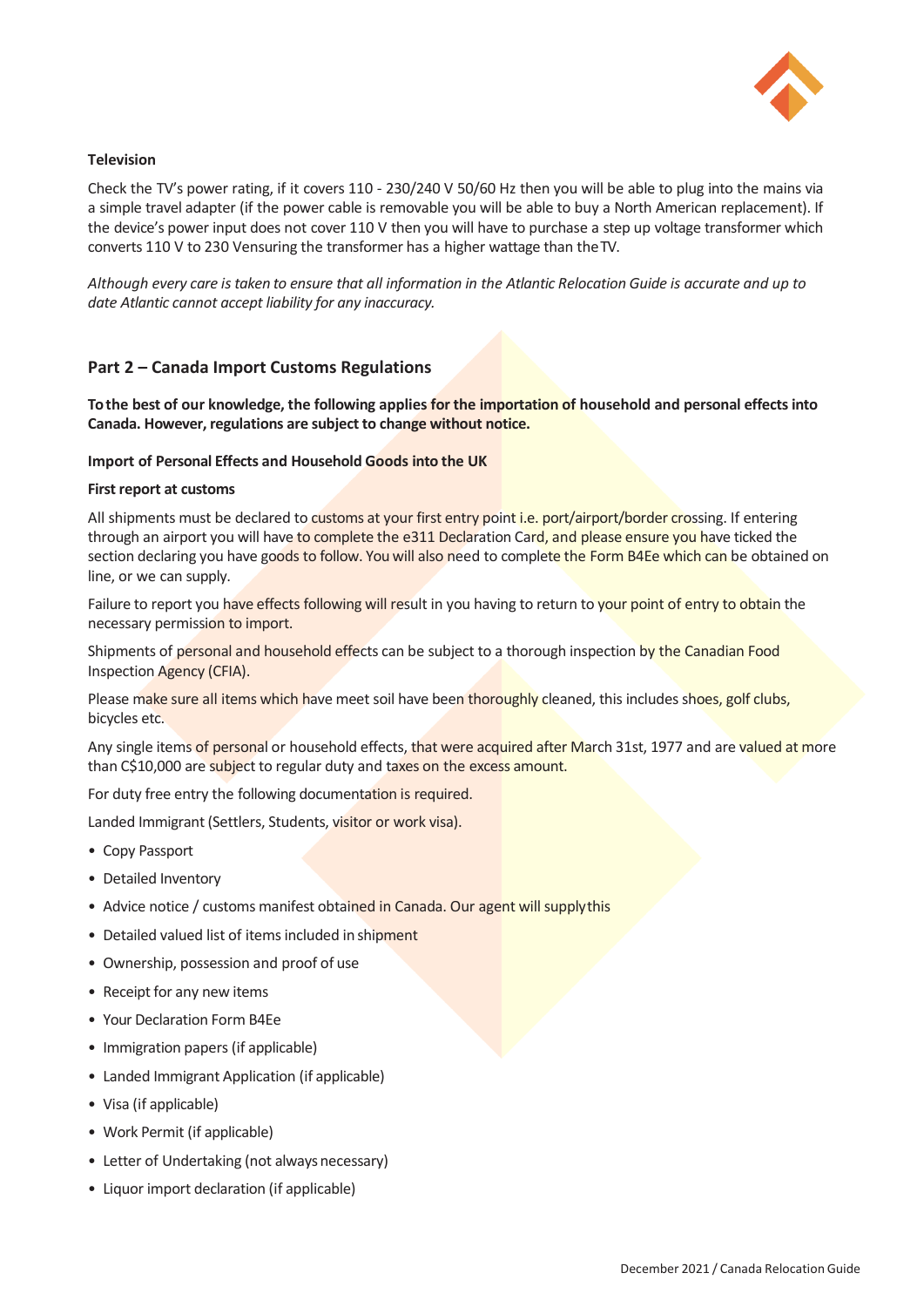

Duty free under the following conditions:

### **Student – Visitor – Work Visa:**

- All items imported must be for personal use during thestay
- All goods must be exported when importer's temporary residency statusexpires
- The goods may not be sold off in Canada without customs authorisation

### **Returning Canadian**

Returning Canadians will also need to provide the following documents:

• Proof of Residency outside of Canada for at least one year (e.g. Monthly statements, letter from employer, rent receipts, Income Tax

Duty free if you resume residence after an absence of not less than one year.

## **Seasonal Residents**

- Passport for all family members
- Detailed list of all items in English / French
- Copy of the deed to the property or copy of sales agreement for the property

Duty free if:

- Import of used household and personal effects on a ONE-time entry basis
- Goods cannot be sold for at least one year

A proof of purchase/copy of lease agreement is required for any person who is not a resident of Canada but owns a residential property or has leased a residence for at least 3 years for his/her personal use.

#### **Diplomatic Removals**

Documents Required:

- Obligation for privilege to be lodged by the Canadian Ministry of External Affairs
- Passport, inventory, arrival notice

Duty free entry, but there are restrictions regarding alcohol

#### **Wedding Trousseaux**

Document Required:

• Inventory in English or French, Marriage certificate

#### **Inheritance**

Documents Required:

- Personal identification
- A detailed list of all items (English / French) including values in Canadian dollars
- Advice notice obtained from moving company
- Copy of the Death Certificate, copy of the will or a letter from the Executor of the Estate stating you are a beneficiary
- A previously signed statement from the donor giving reason for the gift or a statement from the Executor of the Estate (gifts could be subject to import duties and taxes)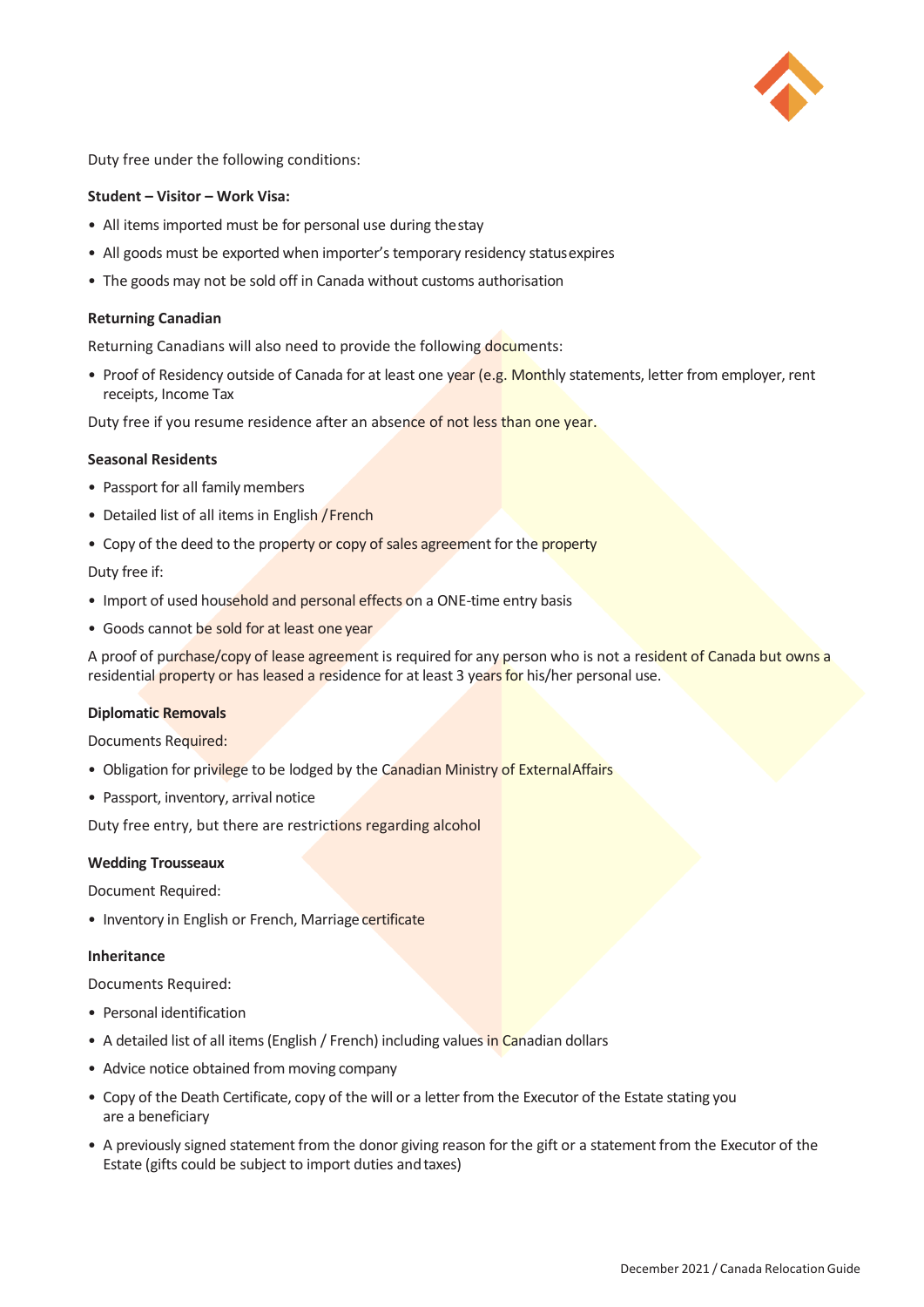

Duty free entry if the imported items have been owned and used by the deceased for at least six months prior to entry, although please note the Canadian Customs Authorities may make a charge to clear the effects.

## **Food**

Prohibited with household and personal effects.

## **Alcohol**

Alcohol is allowed into Canada, but duty and tax will apply, and each Province has its own process for importation. Duties will be assessed against valuations calculated by the Provincial Liquor Board levies, and the Canada Customs tariff. Please note a Permit is usually required prior to importation. **We must also point out that shipping alcohol with your household and personal effects will probably result in delays in clearance, and additional clearance costs.**

## **New furniture, household items, presents and souvenirs**

## **Settlers & Immigrants**

New furniture and household furniture are liable to payment of customs duties if they have not been in the owners' previous use prior to their arrival in Canada.

Canada Customs require invoices and inventory of new goods.

If duty and taxes are paid at time of import the goods may be sold at any time. If the goods are brought in and no duty or taxes are paid then they cannot be disposed of within one year of import. Please note the Canadian Customs Authorities may make an additional charge to clear the effects.

## **Works of Art, Antiques if not part of household effects**

Proof of age will be required if item is over 100 years old.

Duty free entry if:

- Articles are over 100 years old (proof required)
- Are not for sale or another disposal

Antiques and works of art imported into Canada as a commercial shipment, are subject to different regulations.

## **Motor Vehicles**

**Used or second-hand vehicles are generally prohibited from importation into Canada.** However, there are some exceptions to these rules.

Documents Required for Permitted Vehicles

- Passport
- Proof of ownership and previous registration
- Insurance documents to be presented at time of clearing
- The car must comply to Canadian Standards
- All vehicles will be inspected by the Canadian Agricultural Inspection Agency upon arrival into Canada

If on a work visa, then the rules for importing a car are more relaxed. The vehicle will be imported on a temporary basis for the duration of the work visa. When your work visa expires, or you obtain permanent residence the vehicle will need to be re-exported.

## **Firearms**

Please do not include with household and personal effects. All firearms coming into Canada are taken for detailed inspection and could be refused entry. Import licence has to be obtained prior to shipping and including firearms in your shipment will cause long expensive delays in clearance.